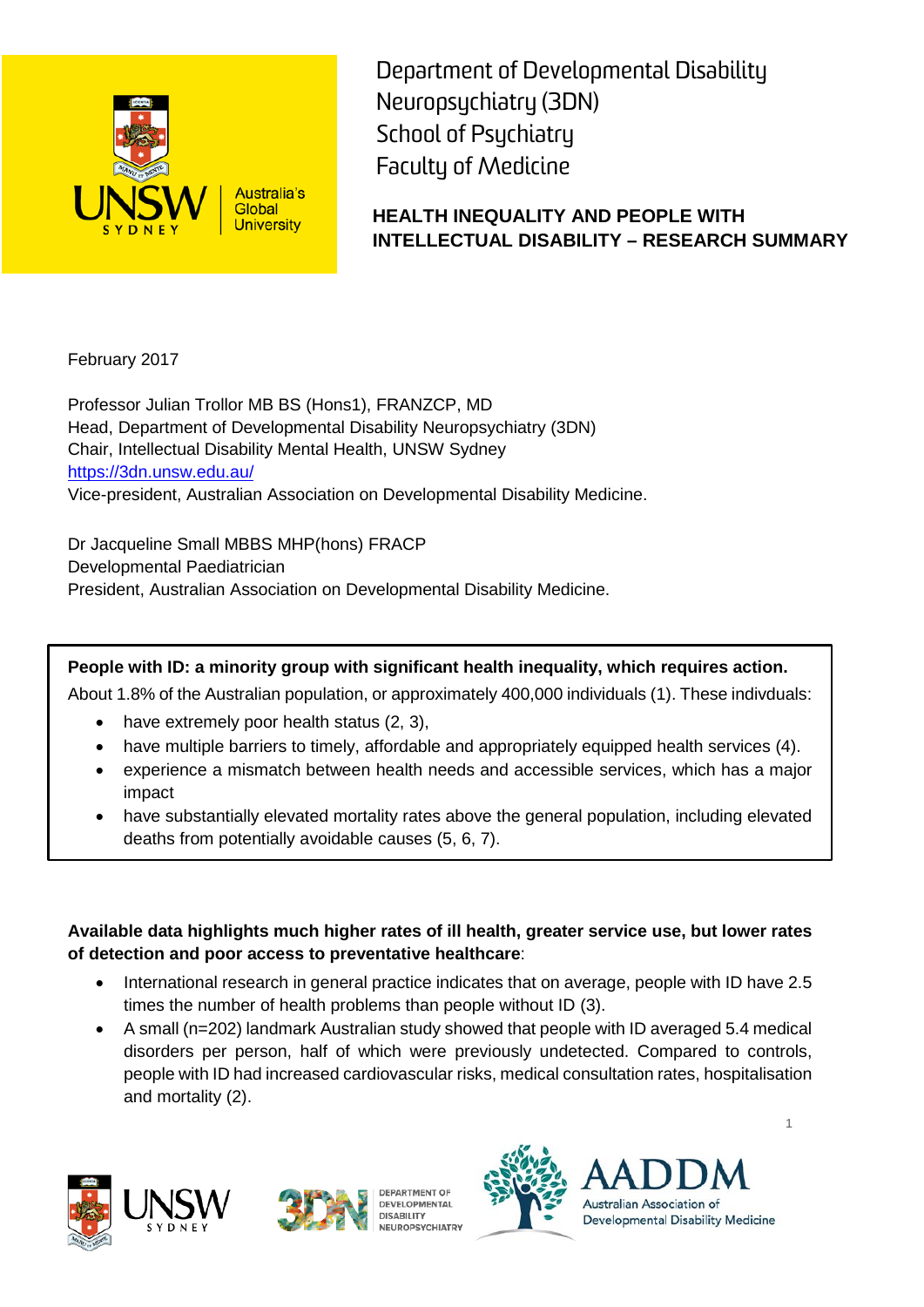- International work indicates that people with ID have higher rates of potentially modifiable cardiometabolic risk factors than the general population. These include higher rates of psychotropic prescription and polypharmacy, lower rates of physical activity (9,10), and higher rates of obesity (11).
- In a longitudinal study of Australian children, significantly higher rates of obesity were observed among six to seven-year-old children with intellectual impairment when compared with their 'typically developing' peers (12)
- International evidence demonstrates under-diagnosis of chronic health conditions and lack of active management of risk factors. For example a landmark Dutch study demonstrated double the proportion of missed metabolic syndrome (MetS) diagnoses compared to the general population, and under detection of hypertension by 50% (8).
- Trollor/3DN's linkage between NSW disability and deaths data extends our understanding of deaths in people with ID by identifying multiple markers of premature mortality and a very high proportion of potentially avoidable deaths (38%), which was more than double that of the general population. Deaths are dominated by respiratory, circulatory, neoplasm and nervous system related causes (5, 7).

#### **Primary care is the linchpin of accessible health care for people with ID, providing the first point of contact with the health care system, and pathways to further services.**

- Lennox et al lead national developments in ID primary care. His and others' research has highlighted a number of barriers that GPs experience in the delivery of care to people with ID (13-15).
- Lennox has demonstrated the effectiveness of comprehensive health checks in identifying previously unrecognised disease (16) and in engaging GPs in health promotion in people with ID.
- Trollor/3DN has analysed data from the Bettering the Evaluation and Care of Health (BEACH) program, regarding GP encounters relating to people with ID and compared them to encounters representative of the general population. These data indicate that, compared to people without ID, those with ID had an over-representation of psychological, social and administrative reasons for presentation, and an under-representation of consultations addressing physical and preventative health issues*.* In an analysis of the prescribing data, people with ID were significantly less likely than the general population to be prescribed preventative health medications such as antihypertensives, and narcotic analgesics and modern antibiotics for infections (in favour of older style and less effective ones). They were more likely to be prescribed antipsychotic and anticonvulsant medication (17, 18).









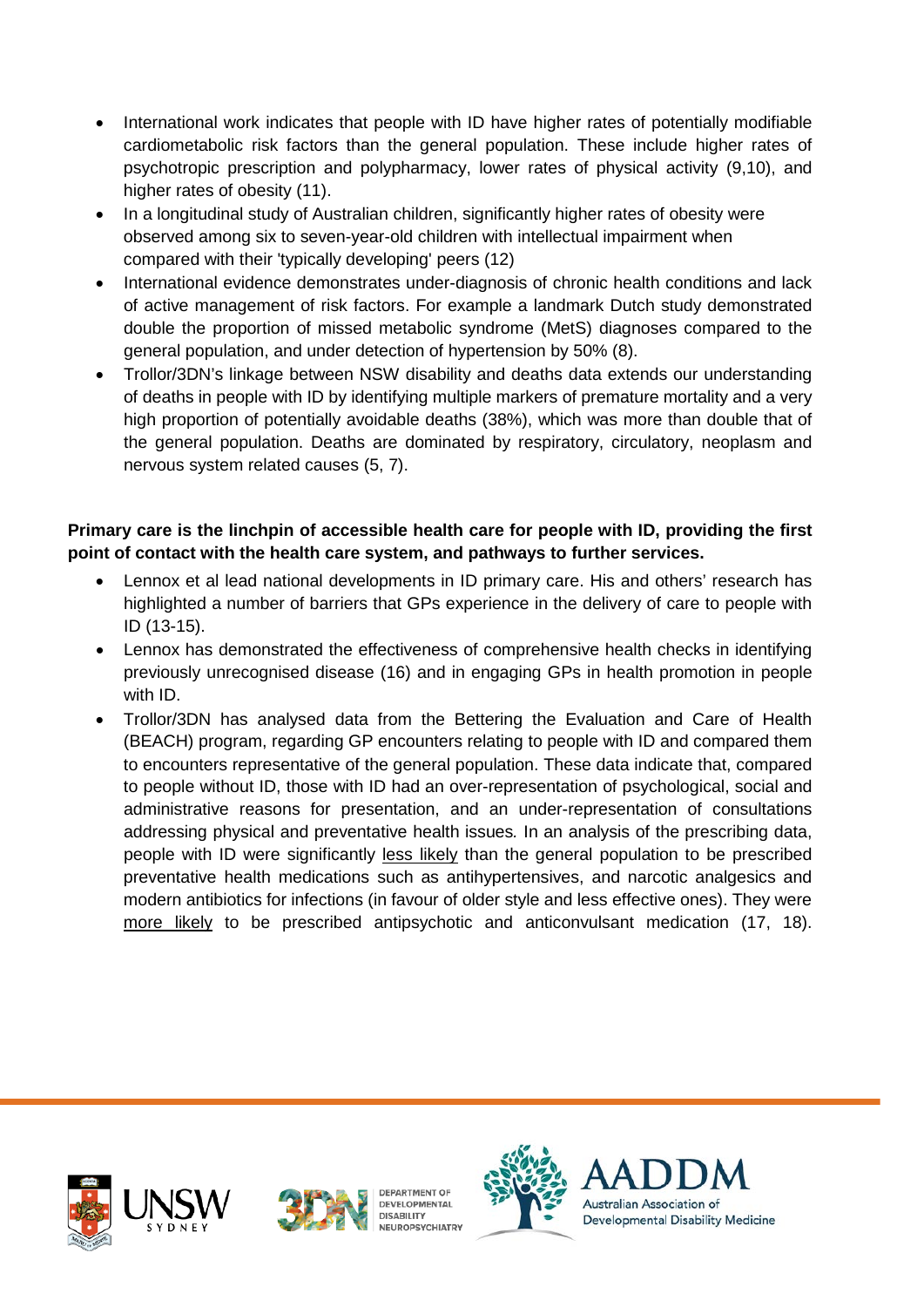### **Poor Prescribing practices in people with ID may drive adverse health outcomes.**

- After accounting for elevated prevalence of mental illness (19), psychotropic medication prescription and polypharmacy remain disproportionally high amongst people with ID (20- 22).
- Antipsychotics are the most commonly prescribed psychotropic medication (23), and are often given for challenging behaviour, a practice unsupported by evidence (24) and out of keeping with sector expectations.
- Psychotropic medication use in the general population has been associated with an elevated risk of cardiometabolic morbidity and mortality (25, 26), and may thus drive some of the poor health outcomes experienced by people with ID.

## **People with ID use more hospital and ED services, and have higher associated costs**

Trollor/3DN are examining health service use and costs of people with ID using a state-wide linkage and dataset of NSW Ministry of Health (MoH) and Ageing, Disability & Home Care (ADHC), and multiple other NSW agencies from 2005-2012:

- In emergency departments: Compared to people without ID, people with ID have:
	- o significantly elevated rates of ED use (551 vs 283 per 1000 person years)
	- o double the cost of ED use (\$235 vs \$123 per person year).
	- o ED presentations that are *more likely* to occur via emergency services and end in admission, and *less likely* to be GP-type presentations or to be seen 'on time'.
- All hospital admissions: Compared to people without ID, people with ID experience:
	- o rates of hospitalisations per 100,000 people which are 2.1 times higher
	- o costs per episode that are double that of the general population
- Mental health admissions: Compared to people without ID, people with ID
	- o are more than twice as likely to be admitted, stay twice as long and cost twice as much per admission.
	- o Have different diagnoses, including much higher rates of "unknown" diagnoses.
	- o are five times more likely to experience ultra-long stays (>365 days)
	- o are twice as likely to be frequent users of mental health services (being admitted more than three times a year).
- Among people experiencing their first ever admission for a mental health issue, compared to people without ID, people with ID:
	- $\circ$  are between 25 and 50 percent more likely to be readmitted in the following 1, 2 and 24 month interval.
	- $\circ$  are about 3 times more likely to come back to ED in the following 1, 2 and 24 month interval.
- Ambulatory mental health care: compared to people without ID, people with ID have 1.6 times more, and 2.5 time longer, face-to-face contacts (27).
- NSW data is similar to linked data studies from Western Australia (28,29). Compared to children without ID, children with ID were more likely to be admitted to hospital (RR: 1.64; 95% CI 1.6 to 1.7), on more occasions (5.3 versus 2.2 admissions), for longer (29.6 versus 8.3 days), and for a larger range of clinical diagnoses. (28)





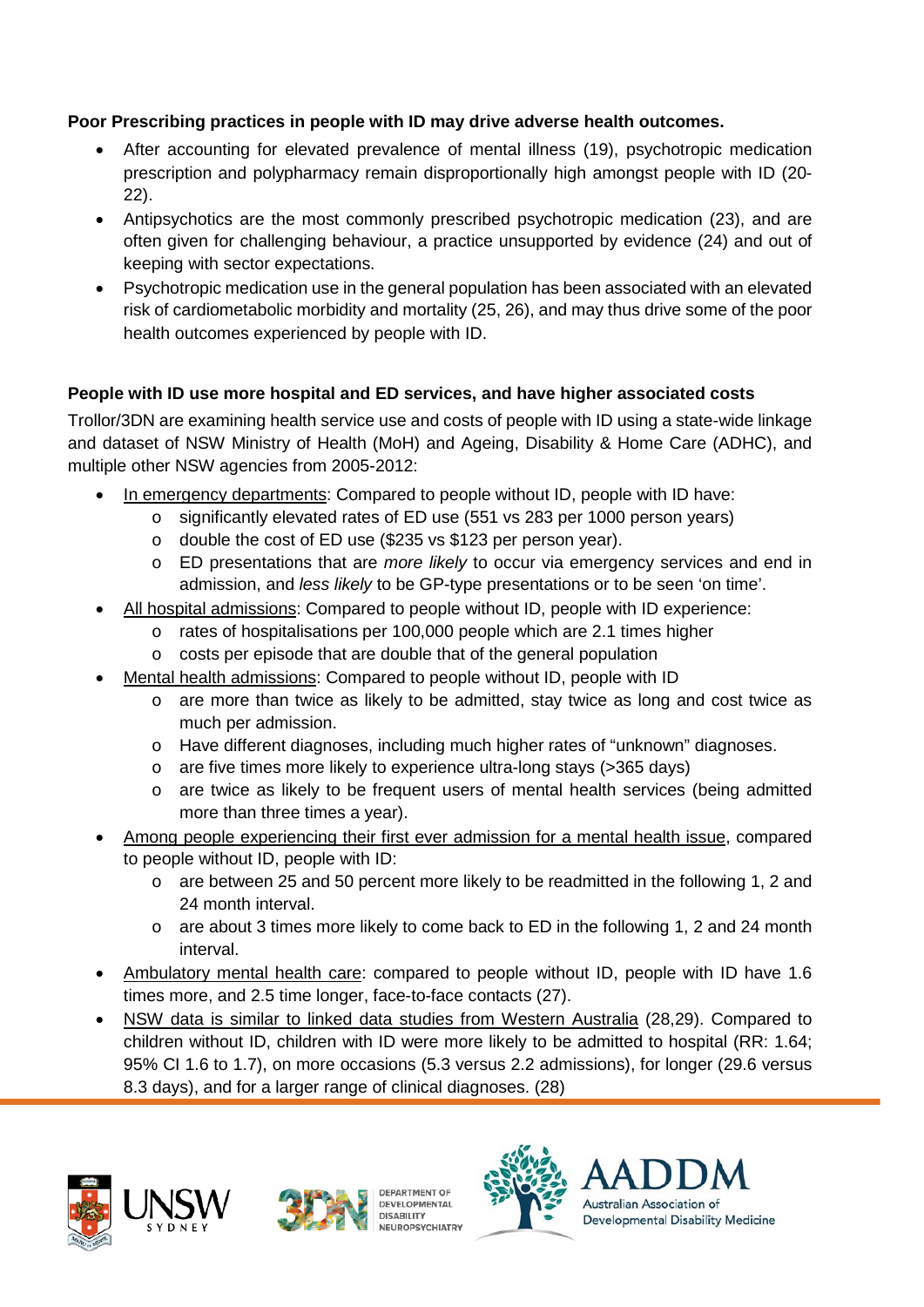#### **References**

1. Australian Institute of Health and Welfare. Disability Prevalence and Trends Canberra: AIHW; 2003.

2. Beange H, et al. Medical disorders of adults with mental retardation: a population study. Am J Ment Retard. 1995;99(6):595-604.

3. van Schrojenstein Lantman-De Valk HM,et al. Health problems in people with intellectual disability in general practice: a comparative study. Fam Pract. 2000;17(5):405-7.

4. Tuffrey-Wijne I, et al. The barriers to and enablers of providing reasonably adjusted health services to people with intellectual disabilities in acute hospitals: evidence from a mixed-methods study. BMJ Open. 2014;4(4):e004606.

5. Florio T, Trollor J. Mortality among a Cohort of Persons with an Intellectual Disability in New South Wales, Australia. J Appl Res Intellect Disabil. 2015;28(5):383-93.

6. NSW Ombudsman. 2014-2015 Annual Report. Sydney: NSW Ombudsman; 2015.

7. Trollor J, Srasuebkul P, Xu H, et al. Cause of death and potentially avoidable deaths in Australian adults with intellectual disability using retrospective linked data

BMJ Open 2017;7:e013489. doi: 10.1136/bmjopen-2016-013489

8. de Winter CF, et al. Overweight and obesity in older people with intellectual disability. Res Dev Disabil. 2012;33(2):398-405.

9. De S, Small J, Baur LA. Overweight and obesity among children with developmental disabilities. J Intellect Dev Disabil. 2008;33(1):43-7.

10. Dixon-Ibarra A, et al. Physical activity and sedentary behavior in older adults with intellectual disabilities: a comparative study. Adapt Phys Activ Q. 2013;30(1):1-19.

11.. Yamaki K. Body weight status among adults with intellectual disability in the community. Ment Retard. 2005;43(1):1-10.

12. Emerson E. Robertson J. Obesity in young children with intellectual disabilities or borderline intellectual functioning. International Journal of Pediatric Obesity. 5(4):320-6, 2010.

13. Cook A, Lennox N. General practice registrars' care of people with intellectual disabilities. J Intellect Dev Disabil 2000;25:69–77.

14. Dovey S, Webb OJ. General practitioners' perception of their role in care for people with intellectual disability. J Intellect Disabil Res. 2000;44 ( Pt 5):553-61.

15. Lennox NG, et al. The general practice care of people with intellectual disability: barriers and solutions. J Intellect Disabil Res. 1997;41(Pt 5):380-90.

16. Lennox N, et al. Effects of health screening for adults with intellectual disability: a pooled analysis. Br J Gen Pract. 2011;61(584):193-6.

17. Weise J;Trollor JN;Pollack A;Britt H, 2016, 'Primary health care for people with an intellectual disability: An exploration of demographic characteristics and reasons for encounters from the BEACH programme', *Journal of Intellectual Disability Research*, http://dx.doi.org/10.1111/jir.12301

18. Weise J;Pollack AJ;Britt H;Trollor JN, 2016, 'Who provides primary health care for people with an intellectual disability: General practitioner and general practice characteristics from the BEACH dataset', *Journal of Intellectual and Developmental Disability*, pp. 1- 6, http://dx.doi.org/10.3109/13668250.2016.1250252

19. Tong B, Einfeld S. The trajectory of psychiatric disorders in young people with intellectual disabilities. Aust N Z J Psychiatry. 2000;34(1):80-4.

20. Deb S, et al. The effectiveness of aripiprazole in the management of problem behaviour in people with intellectual disabilities, developmental disabilities and/or autistic spectrum disorder--a systematic review. Res Dev Disabil. 2014;35(3):711-25.

21. Lott IT, et al. Longitudinal prescribing patterns for psychoactive medications in community-based individuals with developmental disabilities: utilization of pharmacy records. J Intellect Disabil Res. 2004;48(Pt 6):563-71.